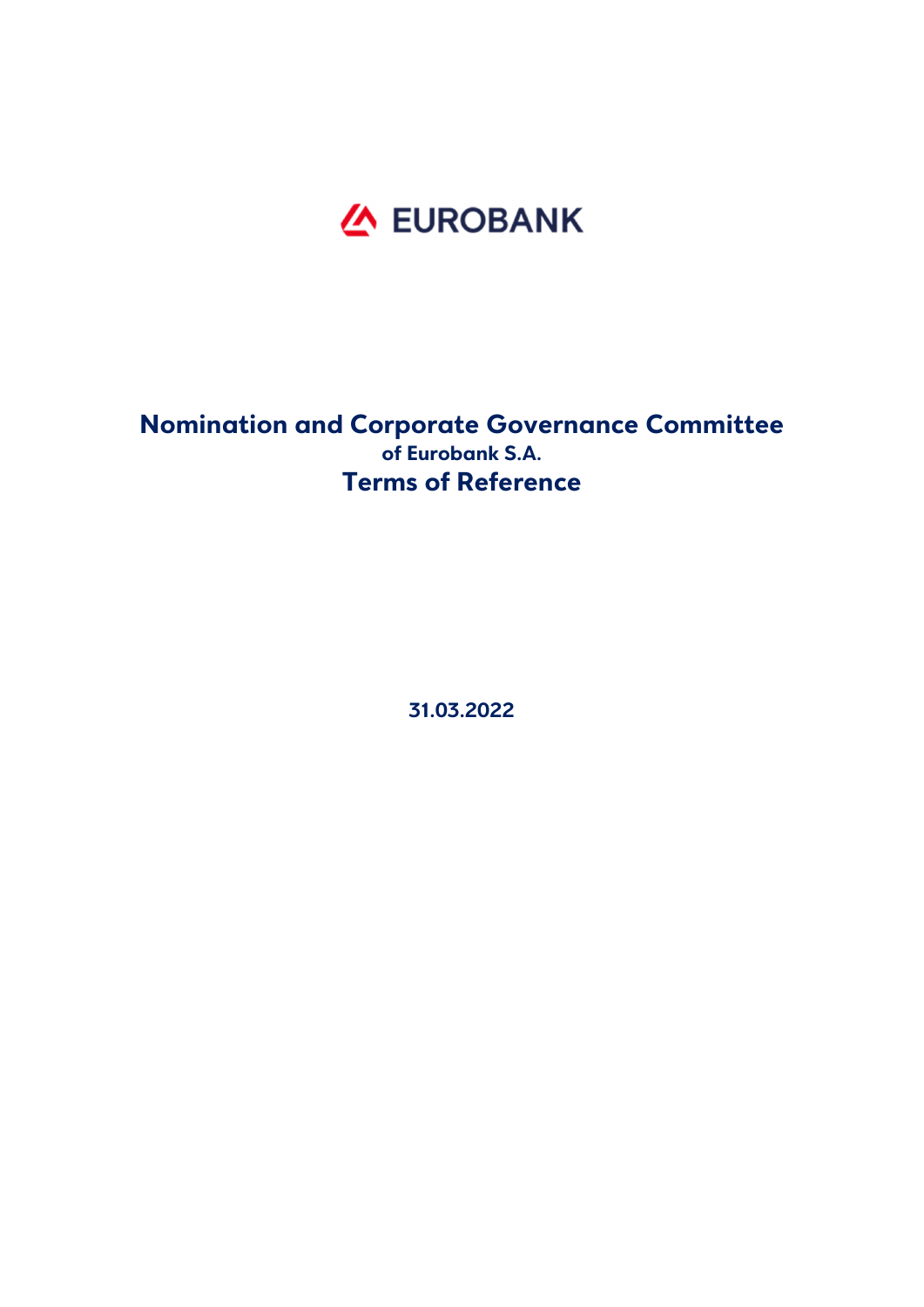

#### **TABLE OF CONTENTS**  $\sim$

| 1. |  |
|----|--|
| 2. |  |
| 3. |  |
| 4. |  |
| 5. |  |
| 6. |  |
|    |  |
|    |  |
|    |  |
|    |  |
|    |  |
|    |  |
|    |  |
|    |  |
|    |  |
|    |  |
|    |  |
|    |  |
|    |  |
|    |  |
|    |  |
|    |  |
|    |  |
|    |  |
|    |  |
|    |  |
|    |  |
|    |  |
|    |  |
| 7. |  |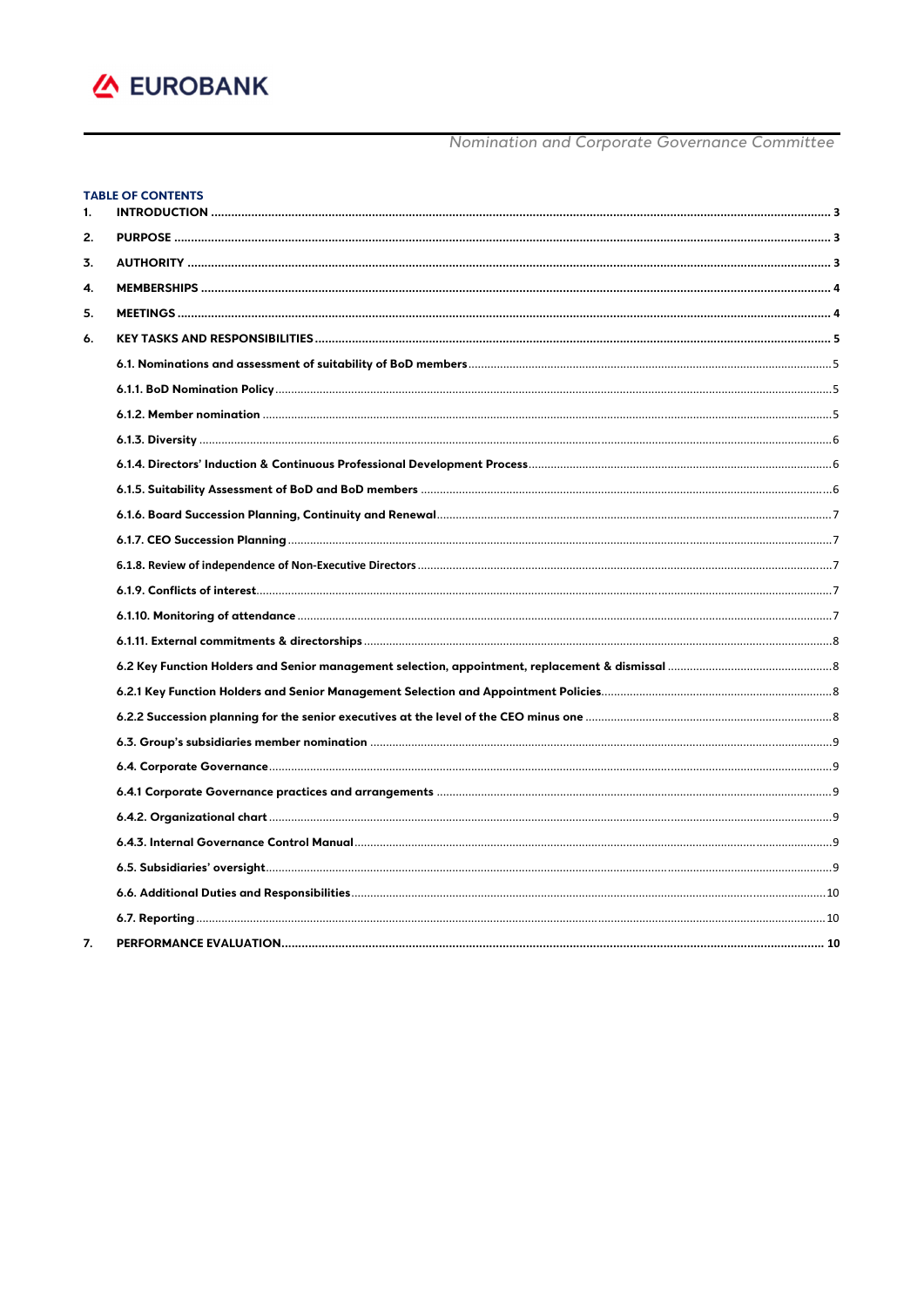

### **1. INTRODUCTION**

The Nomination and Corporate Governance Committee (hereinafter the "Committee") of Eurobank S.A. (the Bank) is a Board Committee established by the Board of Directors (hereinafter the "Board" or the "BoD"), which approves its composition and Terms of Reference (ToR).

Within its scope and in order to perform its duties, the Committee is authorized by the BoD to have unrestricted access to information and to members of Management and employees of the Bank and its subsidiaries (Group), who should cooperate with and support the Committee. In addition, it is authorized to work and liaise as necessary with all other Board Committees.

In connection with its duties the Committee is authorized by the BoD to use any forms of resources that it considers appropriate and to obtain any external legal or other professional advice, provided that no conflict of interest arises. To that effect, the Committee shall receive appropriate funding.

These Terms of Reference are drafted in accordance with international best practices and the applicable framework and the Tripartite Relationship Framework Agreement (TRFA) between the Hellenic Financial Stability Fund (HFSF), Eurobank Holdings and the Bank.

ToR will be reviewed once every two (2) years and revised if necessary, unless significant changes in the role, responsibilities, organization and / or regulatory requirements necessitate earlier revision. Revised ToR will be approved as stated above.

### **2. PURPOSE**

The BoD has delegated to the Committee the responsibility to lead the process for BoD and BoD Committee appointments. In this context, the Committee is responsible for, amongst other things, the identification, nomination and recommendation of candidates for appointment to the BoD.

The Committee also considers matters related to the Board's adequacy, efficiency and effectiveness, and to the appointment/replacement/dismissal of Senior Executives. Senior Executives include all executives of the Bank at the level of General Manager and above as well as Heads of General Divisions.

Finally, the Committee oversees the corporate governance framework of the Group and ensures that it is consistent with regulatory framework and best practice.

The Committee, in carrying out its duties, is accountable to the BoD.

### **3. AUTHORITY**

The Committee is authorized:

- To have unrestricted access to information and cooperation with members of the Management and employees, who support the Committee in its role.
- To obtain external professional advice, as it deems necessary, provided that no conflict of interest arises. To that effect the Committee shall receive appropriate funding.
- To work and liaise as necessary with all other Board Committees.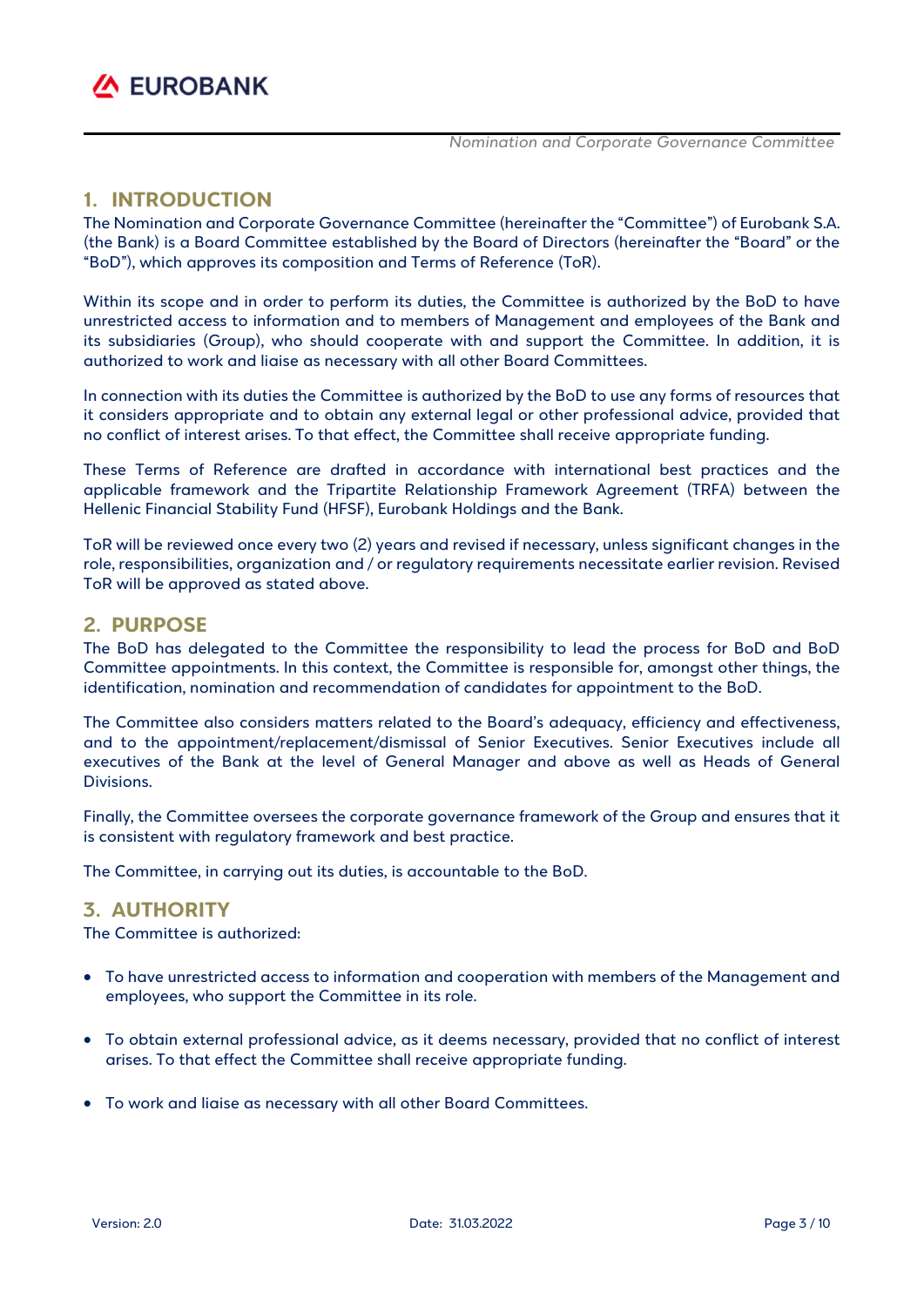### **4. MEMBERSHIPS**

- The Committee members should not exceed 40% (rounded to the nearest integer) of total BoD members (excluding the HFSF Representative) with a minimum of three (3) members.
- The Committee members, including the Chairperson and the Vice-Chairperson, shall be selected on the basis of their competence and experience on relevant issues and shall be appointed by the Bank's BoD, following the Committee's relevant proposal, in accordance with the applicable legal and regulatory framework as well as the internal procedures followed by the Bank.
- The tenure of the Committee members coincides with the tenure of the Board of Directors, with the option to renew their appointment, but in any case the service in the Committee should not be more that nine (9) years in total.
- All Committee members are Non-Executive Directors of the Bank's BoD while the majority of the members (excluding the HFSF Representative) are Independent Non-Executive Directors.
- The HFSF representative to the Bank's BoD is member of the Committee.
- The members of the Committee are not allowed to hold positions and conduct transactions through which a conflict regarding the Committee's mission might arise. The members of the Committee can participate in other BoD Committees.
- The Chair of the Committee should not be the Chair of the Remuneration Committee.

### **5. MEETINGS**

- Meetings shall be held as required, but not less than twice a year.
- The Committee is in quorum and meets validly when half of its members plus one are present or represented, provided that no less than three (3) Committee members, including the Chairperson or the Vice Chairperson, are present. Each member of the Committee may validly represent only one of the other Committee members. Representation in the Committee may not be entrusted to persons other than the members thereof. In determining the number of members for the quorum, fractions, if any, will not be counted
- Only members of the Committee have the right to attend Committee meetings. However, other individuals such as the Chief Executive Officer, the Head of Group Human Resources and external advisors may be invited to attend for all or part of any meeting, as and when appropriate and necessary. The number of invitees should be confined at a minimum, so as not to impact the effectiveness and efficiency of the meeting.
- Members may attend the meetings by video or audio conference. Mandatory minimum attendance of Committee members should be achieved as described in the Board and Board Committees' Attendance Policy. In particular, each Board member is expected to achieve mandatory minimum attendance to the Board and Board Committees where he participates of not less than 85% every calendar year, while meetings up to 15% can be missed only if a valid excuse is provided.
- Decisions of the Committee shall be validly taken by an absolute majority of the members who are present and represented. In case of a tie, the Chairperson and in case of his/her absence the Vice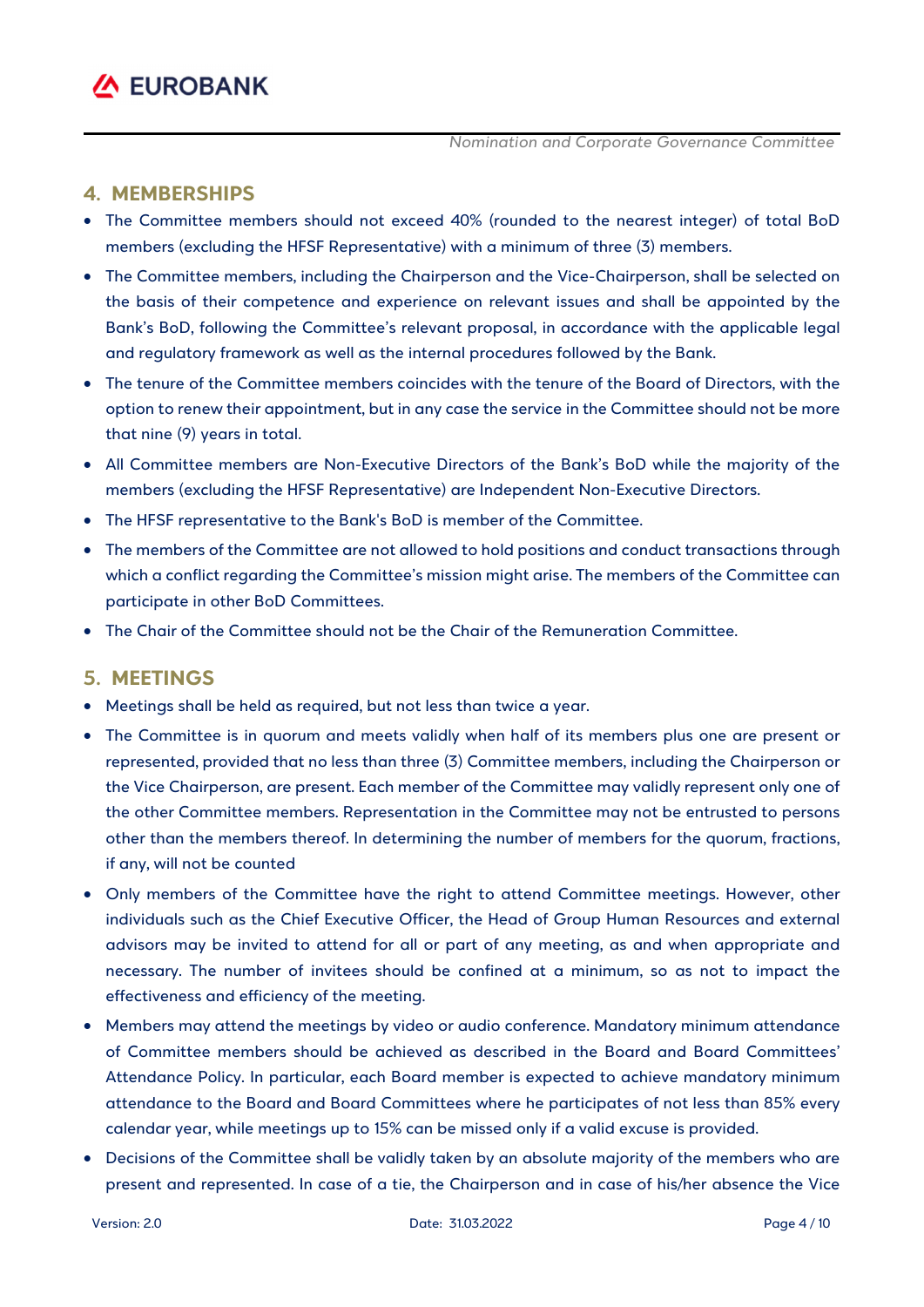

Chairperson of the Committee shall have the casting vote. The drawing up and signing of minutes by circulation by all the members of the Committee or their representatives is equal to a decision of the Committee, even if no meeting has preceded.

- The agendas together with the relevant materials shall be sent to the Committee members and the HFSF Observer, by written notice at least five (5) calendar days prior to the meetings.
- The HFSF Observer in the Committee shall act as an Observer and will have no voting right.
- The Chairperson updates the BoD members on the material matters covered by the Committee during the previous period at the quarterly meetings of the BoD.
- The Committee appoints its Secretary who reports to the Group Company Secretariat and cooperates with the Chairperson of the Committee. The Secretary is responsible to minute the proceedings and resolutions of all Committee meetings, including the names of those present and in attendance, issue true copies/ extracts of the Committee's minutes and notify the responsible managers regarding the Committee's decisions that are relevant to them or on which they need to take action. In case of non-unanimous decisions, the views of the minority should be also minuted.
- The minutes and the decisions shall be submitted to the HFSF Representative as soon as they are finalized but no later than ten (10) calendar days after the meeting. Additionally, after their finalization, the minutes shall be signed by all Committee members.
- Once approved, minutes shall be available to all Board members through the software application of the Committees' meetings support [Diligent Boards].
- No individual shall be present when his/her own succession plan is being considered.

## **6. KEY TASKS AND RESPONSIBILITIES**

Key Tasks and Responsibilities of the Committee are:

### **6.1. Nominations and assessment of suitability of BoD members**

#### **6.1.1. BoD Nomination Policy**

- 1. To review at least once every two years and recommend for the approval of the BoD the BoD Nomination Policy. The BoD Nomination Policy should be disclosed in the annual Directors' Report.
- 2. To ensure that the nomination process, as this is described in the BoD Nomination Policy, is clearly defined and applied in a transparent manner and in a way that ensures its effectiveness.

#### **6.1.2. Member nomination**

3. To identify and recommend, for the approval of the BoD or the General Assembly, where required, candidates as members of the BoD (including the current BoD members at the conclusion of their specified term of office), taking into consideration the BoD Nomination Policy. The Committee should evaluate the balance of skills, knowledge, diversity and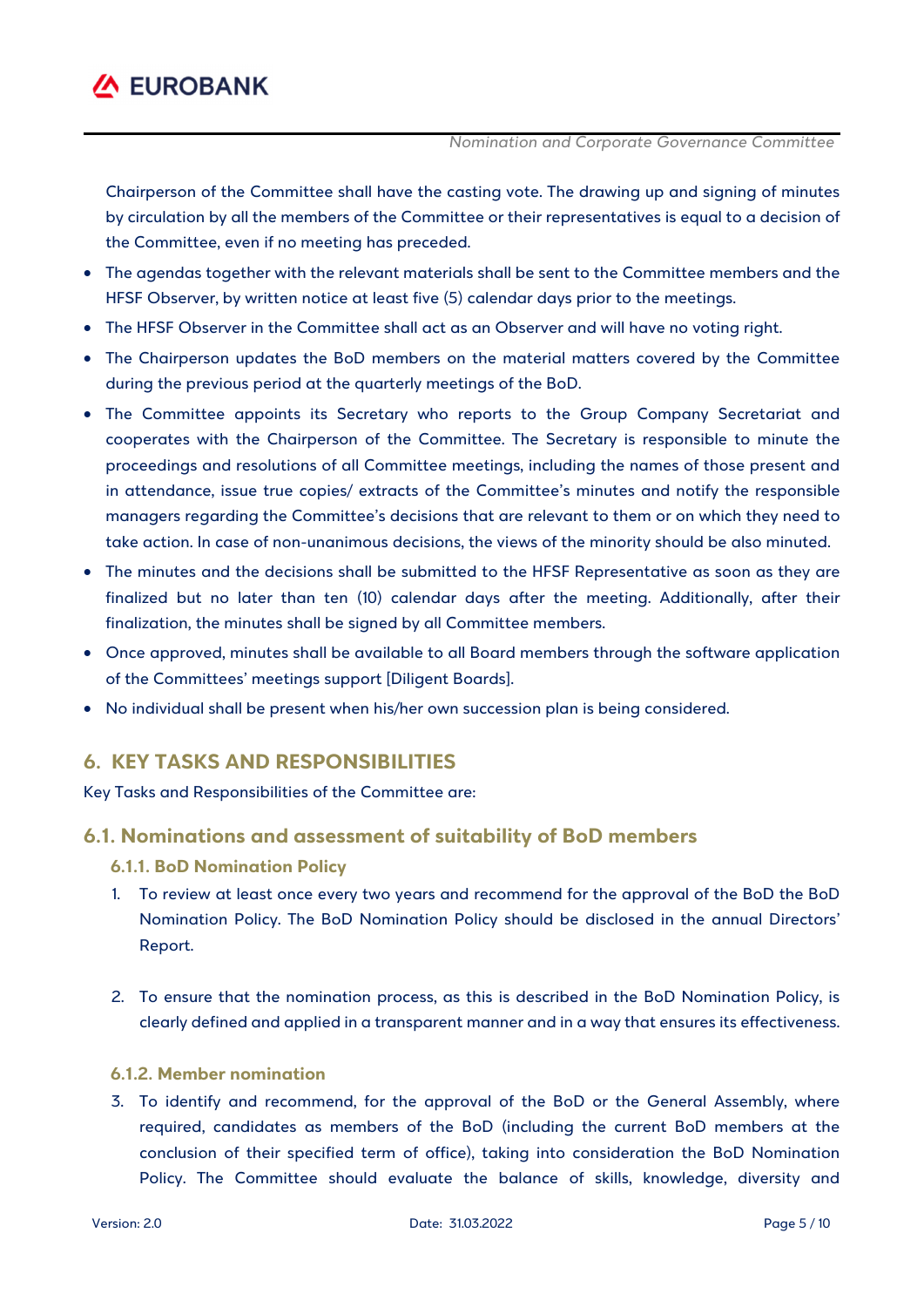

experience of the Board members, prepare a description of the roles and capabilities required for a particular appointment and assess the time commitment expected.

4. To identify and recommend, for the approval of the BoD or the General Assembly, the members of all BoD Committees.

#### **6.1.3. Diversity**

5. To decide on a target for the representation of the underrepresented gender in the BoD, prepare a policy on how to meet this target and recommend it to the BoD for approval. The target, the policy and their implementation should be disclosed pursuant to EU Regulation No 575/2013.

### **6.1.4. Directors' Induction & Continuous Professional Development Process**

6. To review regularly and approve the Director's Induction and Continuous Professional Development Process of BoD members in order to enhance the Board's oversight capabilities.

#### **6.1.5. Suitability Assessment of BoD and BoD members**

- 7. To review once every two years and recommend for the approval of the BoD the Board and Board Committees Evaluation Policy.
- 8. At least annually and in accordance with Board and Board Committees Evaluation Policy, to assess the structure, size, composition and performance of the BoD and make recommendations to the BoD with regard to the need for its renewal and/or any other changes it considers appropriate. The assessment should be disclosed in the annual Directors' Report.
- 9. At least annually and in accordance with Board and Board Committees Evaluation Policy, to assess the knowledge, skills, experience and contribution of individual Board members and of the Board collectively and report to the BoD accordingly. The assessment should be disclosed in the annual Directors' Report.
- 10. In the context of Board and Board Committees Evaluation Policy implementation, to determine the evaluation parameters based on best practices and ensure the effectiveness of the evaluation of the Board, the evaluation of the Chair, the succession plan of the Chief Executive and the members of the Board, the targeted composition of the Board in relation to the strategy and Board Nomination Policy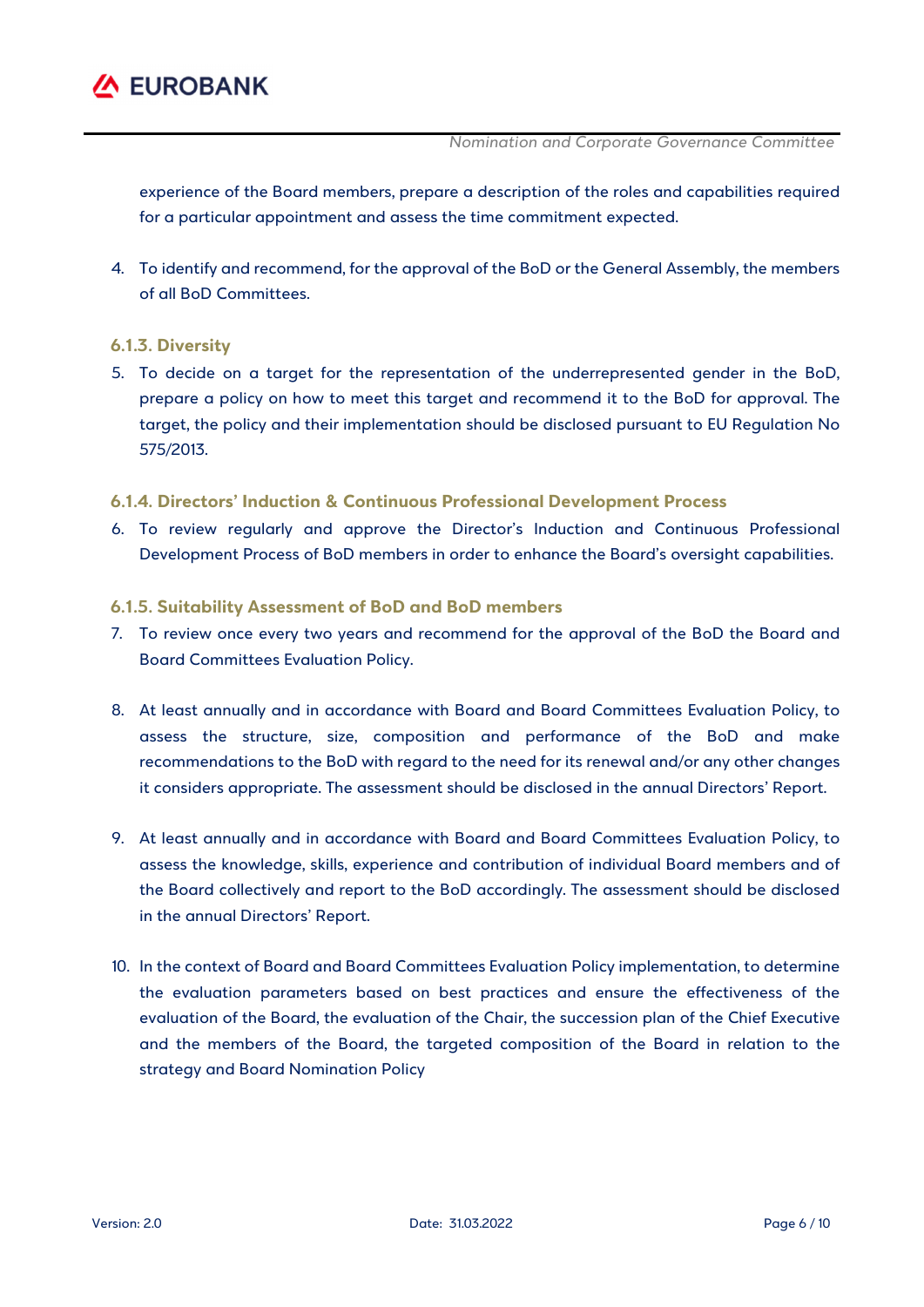

#### **6.1.6. Board Succession Planning, Continuity and Renewal**

- 11. To ensure that there is adequate, step-wise succession planning for Board members so as to maintain an appropriate level of continuity and organizational memory at Board level, especially when dealing with sudden or unexpected absences or departures of Board members.
- 12. To monitor the Board succession planning in order to ensure the smooth succession of the members of the Board with their gradual replacement in order to avoid the lack of management.
- 13. To ensure that the succession framework takes into account the findings of the evaluation of the Board in order to achieve the necessary changes in composition or skills and to maximise the effectiveness and collective suitability of the Board

#### **6.1.7. CEO Succession Planning**

- 14. To review at least annually and recommend to the Board for approval the CEO Succession Planning Policy and monitor its implementation.
- 15. In accordance with the CEO Succession Planning Policy, to review at least annually and always before the initiation of the CEO succession process the qualifications required for the position of the CEO, to ensure that there is a viable pool of internal and external candidates and also to ensure that the CEO is involved in all the areas of CEO Succession Plan, including the assessment of the nominees for his/her position, as it deems appropriate.

#### **6.1.8. Review of independence of Non‐Executive Directors**

16. To review semi-annually the independence of Non-Executive Directors and make recommendations to the BoD with regard to any changes it considers appropriate. Non-Executive BoD members independence criteria should follow those in Law 4706/2020, and the Joint ESMA and EBA Guidelines on the "Assessment of the suitability of members of the management body and key function holders" dated 02.07.2021. The review of the independence of the Non-Executive BoD members should be documented as appropriate.

#### **6.1.9. Conflicts of interest**

17. To consider actual or potential conflicts of interest of the Directors and assess the need for escalation to the BoD

#### **6.1.10. Monitoring of attendance**

18. To monitor semiannually the attendance of the Directors to the BoD and its Committees and assess the need for escalation to the BoD in case that the mandatory minimum attendance of 85% for individual members is not achieved, in line with the provisions of the Board and Board Committees' Attendance Policy. Meetings up to 15% can be missed only if a valid excuse is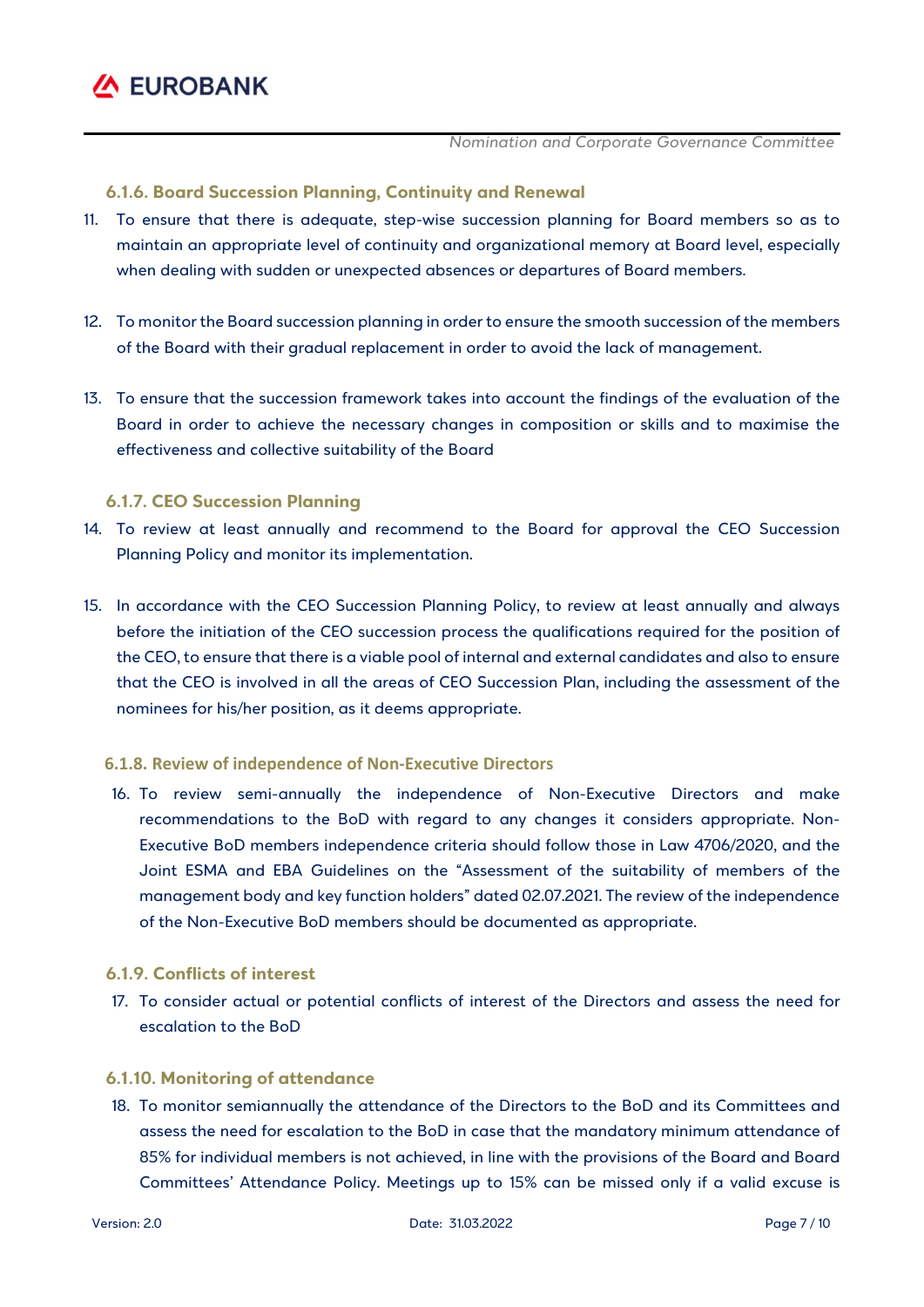

provided. The BoD member attendance at BoD and BoD Committees' meetings should be disclosed in the annual Directors' Report.

#### **6.1.11. External commitments & directorships**

19. To review annually the Directors' other significant commitments and directorships outside the Bank's Group and assess the need for escalation to the BoD.

# **6.2 Key Function Holders and Senior management selection, appointment, replacement & dismissal**

#### **6.2.1 Key Function Holders and Senior Management Selection and Appointment Policies**

- 20. To review at least once every three years and recommend to the BoD for approval
	- a) the Key Function Holders Selection and Appointment Policy, and
	- b) the Senior Management Selection and Appointment Policy.
- 21. In line with the provisions of the Key Function Holders Selection and Appointment Policy:
	- to approve the appointment/replacement/dismissal of the Chief Financial Officer, for whom HFSF's approval is also required (RFA requirement)
	- to consult with the Audit Committee in order the latter to propose to the BoD for approval the appointment/replacement/dismissal of:
		- o the Chief Audit Executive,
		- o the Group Compliance Officer and his/her deputies,
		- o the Anti‐Money Laundering Officer and his/her deputies
	- to consult with the Board Risk Committee in order the latter to propose to the BoD for approval the appointment/replacement/dismissal of the Chief Risk Officer.
- 22. In line with the provisions of the Senior Management Selection and Appointment Policy, to approve the appointment/replacement/dismissal of the Bank's General Managers as well as the Heads of General Divisions, other than those described above.
- **6.2.2 Succession planning for the senior executives at the level of the CEO minus one**
- 23. To review the succession planning for the senior executives at the level of the CEO minus one and inform the BoD accordingly.
- 24. To ensure that the CEO is involved in the succession planning process of the senior executives at the level of the CEO minus one, including the assessment of nominees for the said positions.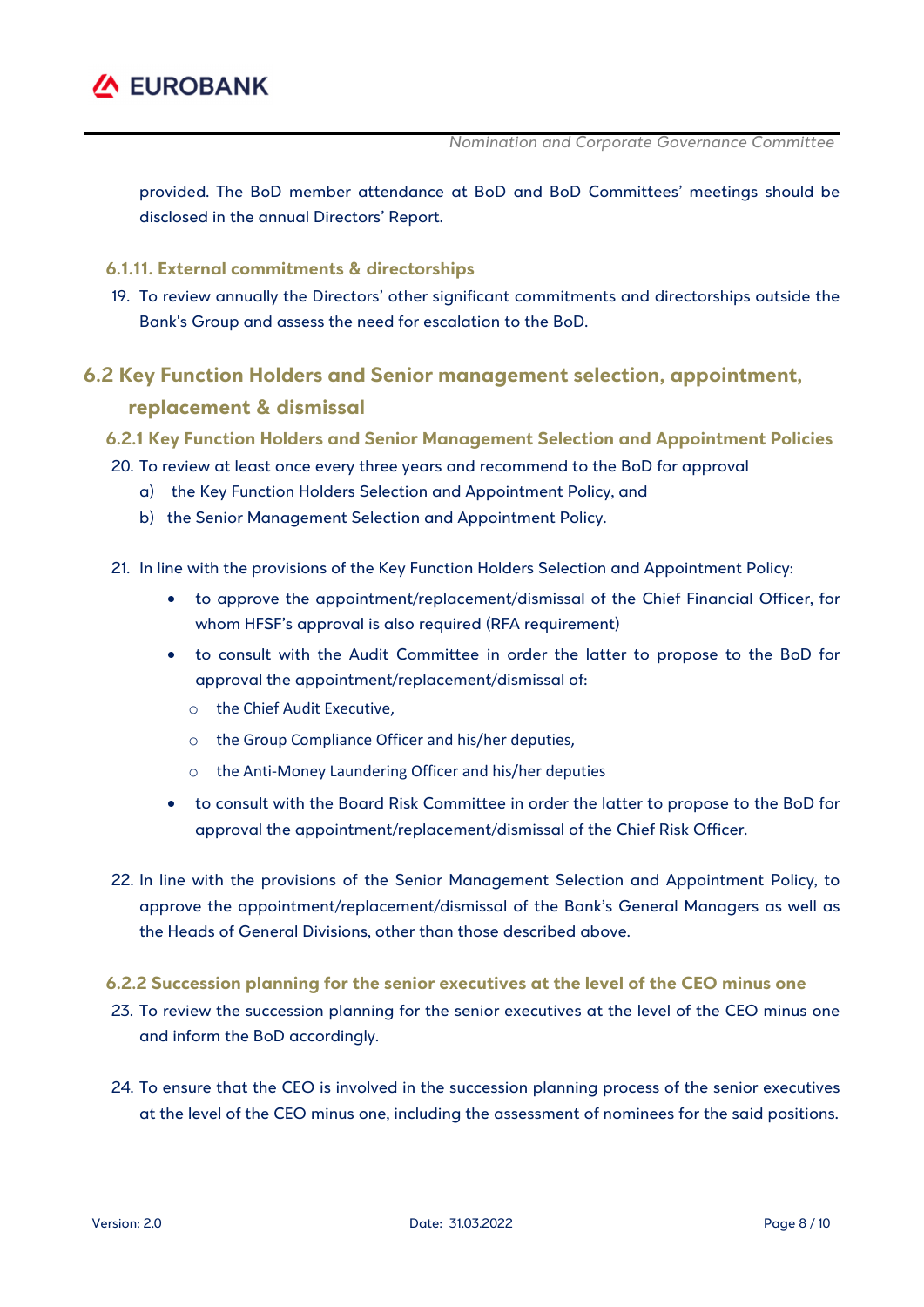### **6.3. Group's subsidiaries member nomination**

25. To approve the selection of candidates, other than Eurobank Group employees (including inhouse lawyers), as members of the Board of Directors of significant Eurobank Group's subsidiaries, prior to their election (as significant subsidiaries for the purposes of the present terms of reference, are defined Eurobank Group's subsidiaries that are subject to the supervision by a Central Bank and/or a Capital Markets Commission and they employ over 40 employees, or have been identified as Material Legal Entities in Eurobank Group's Recovery Plan).

### **6.4. Corporate Governance**

### **6.4.1 Corporate Governance practices and arrangements**

26. To review Corporate Governance practices and arrangements and ensure compliance with legal and regulatory framework and best practice.

### **6.4.2. Organizational chart**

27. To review, at least annually, and recommend to the BoD for approval, the organizational chart and any amendments.

### **6.4.3. Internal Governance Control Manual**

28. Reviews and proposes to the Board the approval of the Internal Governance Control Manual.

## **6.5. Subsidiaries' oversight**

- 29. To consult the respective Board Committees of the banking subsidiaries on a case-by-case basis as required and not to replace them.
- 30. To approve the appointment of the Chairperson of the respective Board Committees of the banking subsidiaries.
- 31. To review on an annual basis a report prepared by the Chairperson of the respective Committee of the banking subsidiaries, with the following content:
	- a. the major issues the subsidiary's Board Committee dealt with the during the previous period;
	- b. confirmation that the subsidiary's Board Committee Terms of Reference comply with those of Eurobank (or explain deviations) and that the Board Committee has fulfilled the ToR during the previous period; and